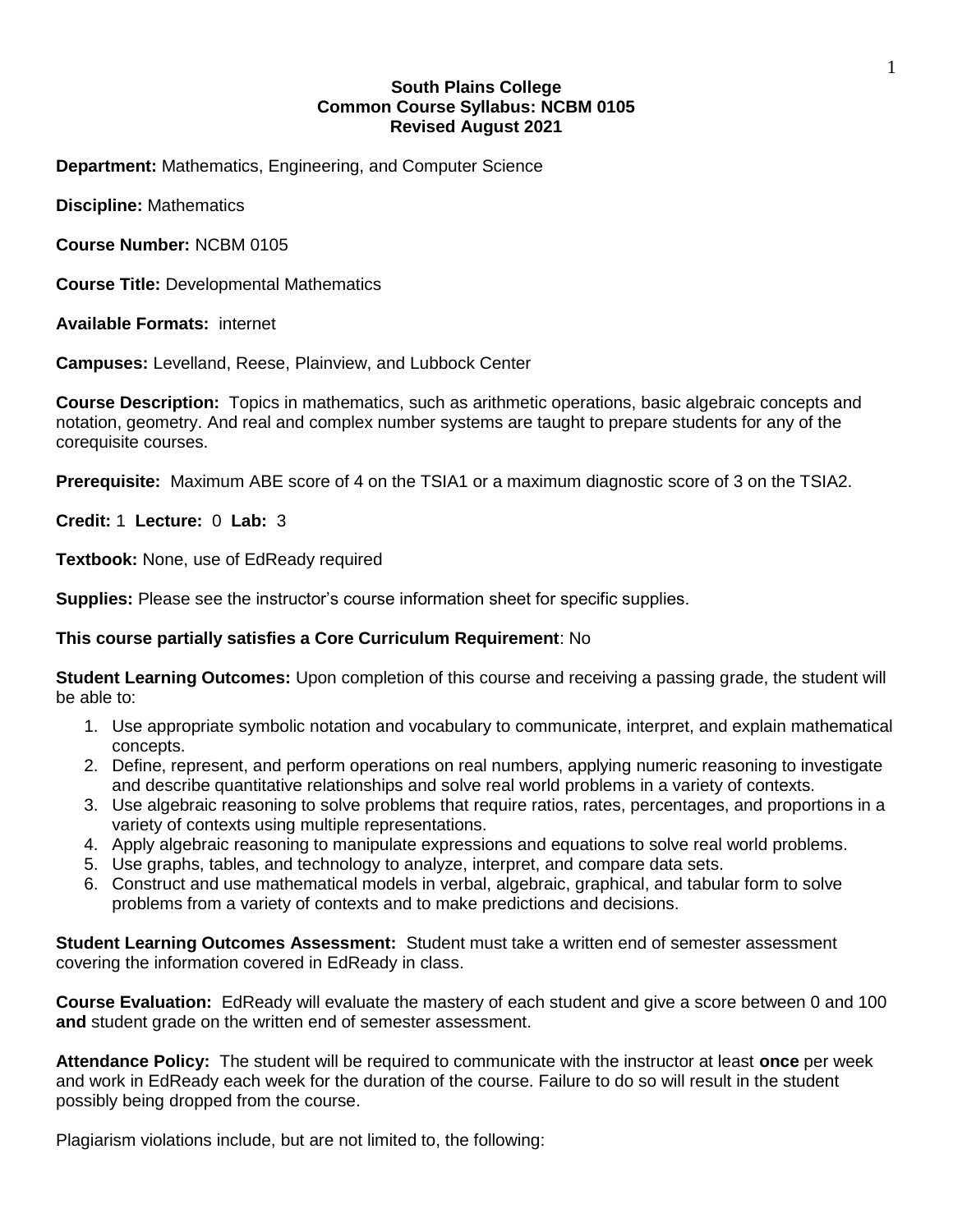- 1. Turning in a paper that has been purchased, borrowed, or downloaded from another student, an online term paper site, or a mail order term paper mill;
- 2. Cutting and pasting together information from books, articles, other papers, or online sites without providing proper documentation;
- 3. Using direct quotations (three or more words) from a source without showing them to be direct quotations and citing them; or
- 4. Missing in-text citations.

Cheating violations include, but are not limited to, the following:

- 1. Obtaining an examination by stealing or collusion;
- 2. Discovering the content of an examination before it is given;
- 3. Using an unauthorized source of information (notes, textbook, text messaging, internet, apps) during an examination, quiz, or homework assignment;
- 4. Entering an office or building to obtain an unfair advantage;
- 5. Taking an examination for another;
- 6. Altering grade records;
- 7. Copying another's work during an examination or on a homework assignment;
- 8. Rewriting another student's work in Peer Editing so that the writing is no longer the original student's;
- 9. Taking pictures of a test, test answers, or someone else's paper.

**COVID Syllabus Statement:** It is the policy of South Plains College that as a condition of on-campus enrollment, all students are required to engage in safe behaviors to avoid the spread of COVID-19 in the SPC community. There will be no requirement for face coverings at any location on any South Plains College campus or classroom. Faculty, staff, or students may continue to wear a mask voluntarily, but there will be no requirements for face coverings in any circumstance. Students who believe they have been exposed or may be COVID-19 positive, must contact Health Services, DeEtte Edens, BSN, RN at (806) 716-2376 or [dedens@southplainscollege.edu.](mailto:dedens@southplainscollege.edu)

**Student Code of Conduct Policy**: Any successful learning experience requires mutual respect on the part of the student and the instructor. Neither instructor nor student should be subject to others' behavior that is rude, disruptive, intimidating, aggressive, or demeaning**.** Student conduct that disrupts the learning process or is deemed disrespectful or threatening shall not be tolerated and may lead to disciplinary action and/or removal from class.

**Diversity Statement:** In this class, the teacher will establish and support an environment that values and nurtures individual and group differences and encourages engagement and interaction. Understanding and respecting multiple experiences and perspectives will serve to challenge and stimulate all of us to learn about others, about the larger world and about ourselves. By promoting diversity and intellectual exchange, we will not only mirror society as it is, but also model society as it should and can be.

**Disability Statement:** Students with disabilities, including but not limited to physical, psychiatric, or learning disabilities, who wish to request accommodations in this class should notify the Disability Services Office early in the semester so that the appropriate arrangements may be made. In accordance with federal law, a student requesting accommodations must provide acceptable documentation of his/her disability to the Disability Services Office. For more information, call or visit the Disability Services Office at Levelland (Student Health & Wellness Office) 806-716-2577, Reese Center (Building 8) 806-716-4675, or Plainview Center (Main Office) 806-716-4302 or 806-296-9611.

**Nondiscrimination Policy:** South Plains College does not discriminate on the basis of race, color, national origin, sex, disability or age in its programs and activities. The following person has been designated to handle inquiries regarding the non-discrimination policies: Vice President for Student Affairs, South Plains College, 1401 College Avenue, Box 5, Levelland, TX 79336. Phone number 806-716-2360.

**Title IX Pregnancy Accommodations Statement:** If you are pregnant, or have given birth within six months, Under Title IX you have a right to reasonable accommodations to help continue your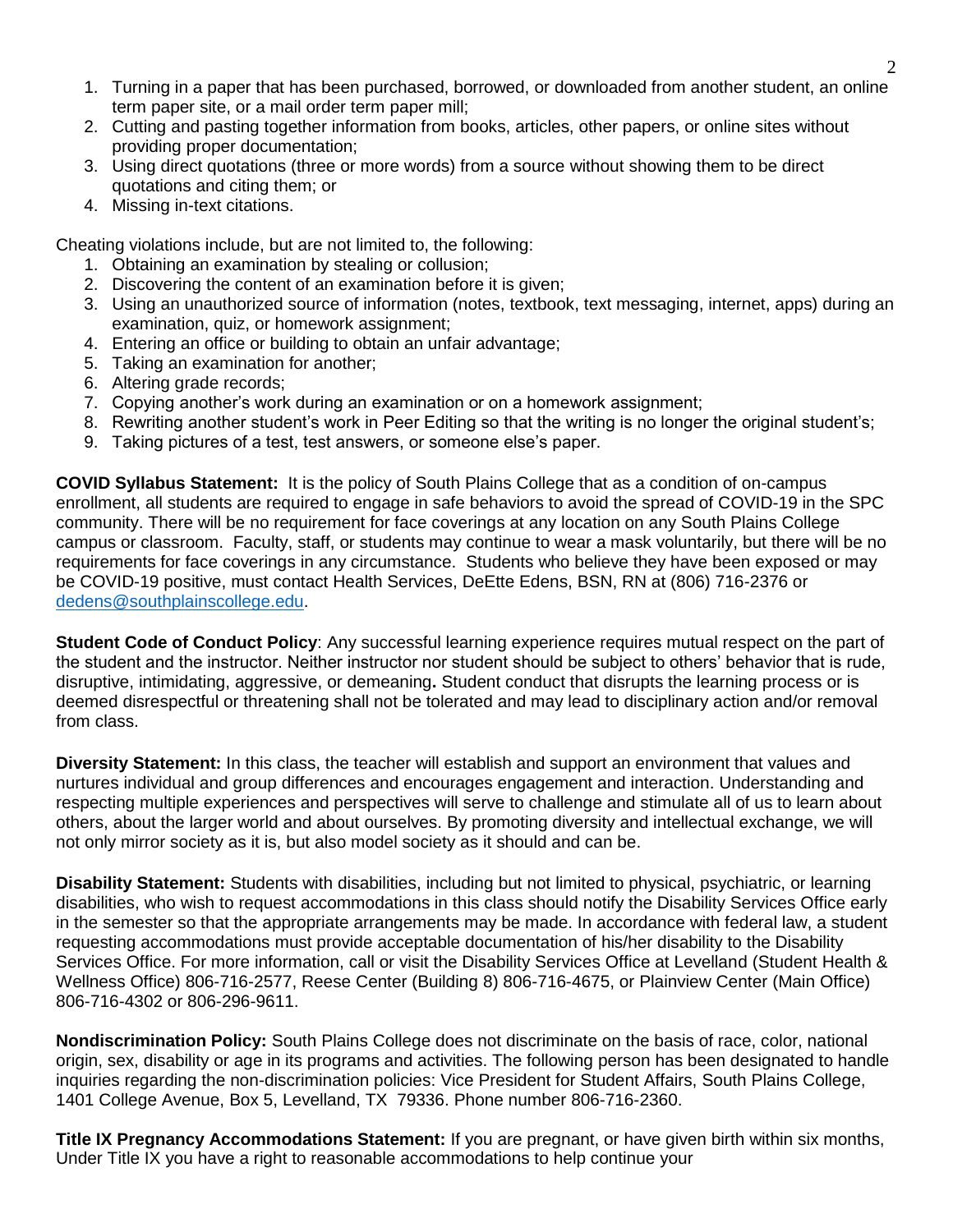education. To [activate](http://www.southplainscollege.edu/employees/manualshandbooks/facultyhandbook/sec4.php) accommodations you must submit a Title IX pregnancy accommodations request, along with specific medical documentation, to the Director of Health and Wellness. Once approved, notification will be sent to the student and instructors. It is the student's responsibility to work with the instructor to arrange accommodations. Contact the Director of Health and Wellness at 806-716-2362 or [email](http://www.southplainscollege.edu/employees/manualshandbooks/facultyhandbook/sec4.php) [rcanon@southplainscollege.edu](mailto:rcanon@southplainscollege.edu) for assistance.

**Campus Concealed Carry**: Texas Senate Bill - 11 (Government Code 411.2031, et al.) authorizes the carrying of a concealed handgun in South Plains College buildings only by persons who have been issued and are in possession of a Texas License to Carry a Handgun. Qualified law enforcement officers or those who are otherwise authorized to carry a concealed handgun in the State of Texas are also permitted to do so. Pursuant to Penal Code (PC) 46.035 and South Plains College policy, license holders may not carry a concealed handgun in restricted locations. For a list of locations and Frequently Asked Questions, please refer to the Campus Carry page at: <http://www.southplainscollege.edu/campuscarry.php> Pursuant to PC 46.035, the open carrying of handguns is prohibited on all South Plains College campuses. Report violations to the College Police Department at 806-716-2396 or 9-1-1.

**SPC Bookstore Price Match Guarantee Policy:** If you find a lower price on a textbook, the South Plains College bookstore will match that price. The difference will be given to the student on a bookstore gift certificate! The gift certificate can be spent on anything in the store.

If students have already purchased textbooks and then find a better price later, the South Plains College bookstore will price match through the first week of the semester. The student must have a copy of the receipt and the book has to be in stock at the competition at the time of the price match.

The South Plains College bookstore will happily price match BN.com & books on Amazon noted as *ships from and sold by Amazon.com*. Online marketplaces such as *Other Sellers* on Amazon, Amazon's Warehouse Deals, *fulfilled by* Amazon, BN.com Marketplace, and peer-to-peer pricing are not eligible. They will price match the exact textbook, in the same edition and format, including all accompanying materials, like workbooks and CDs.

A textbook is only eligible for price match if it is in stock on a competitor's website at time of the price match request. Additional membership discounts and offers cannot be applied to the student's refund.

Price matching is only available on in-store purchases. Digital books, access codes sold via publisher sites, rentals and special orders are not eligible. Only one price match per title per customer is allowed.

Note: The instructor reserves the right to modify the course syllabus and policies, as well as notify students of any changes, at any point during the semester.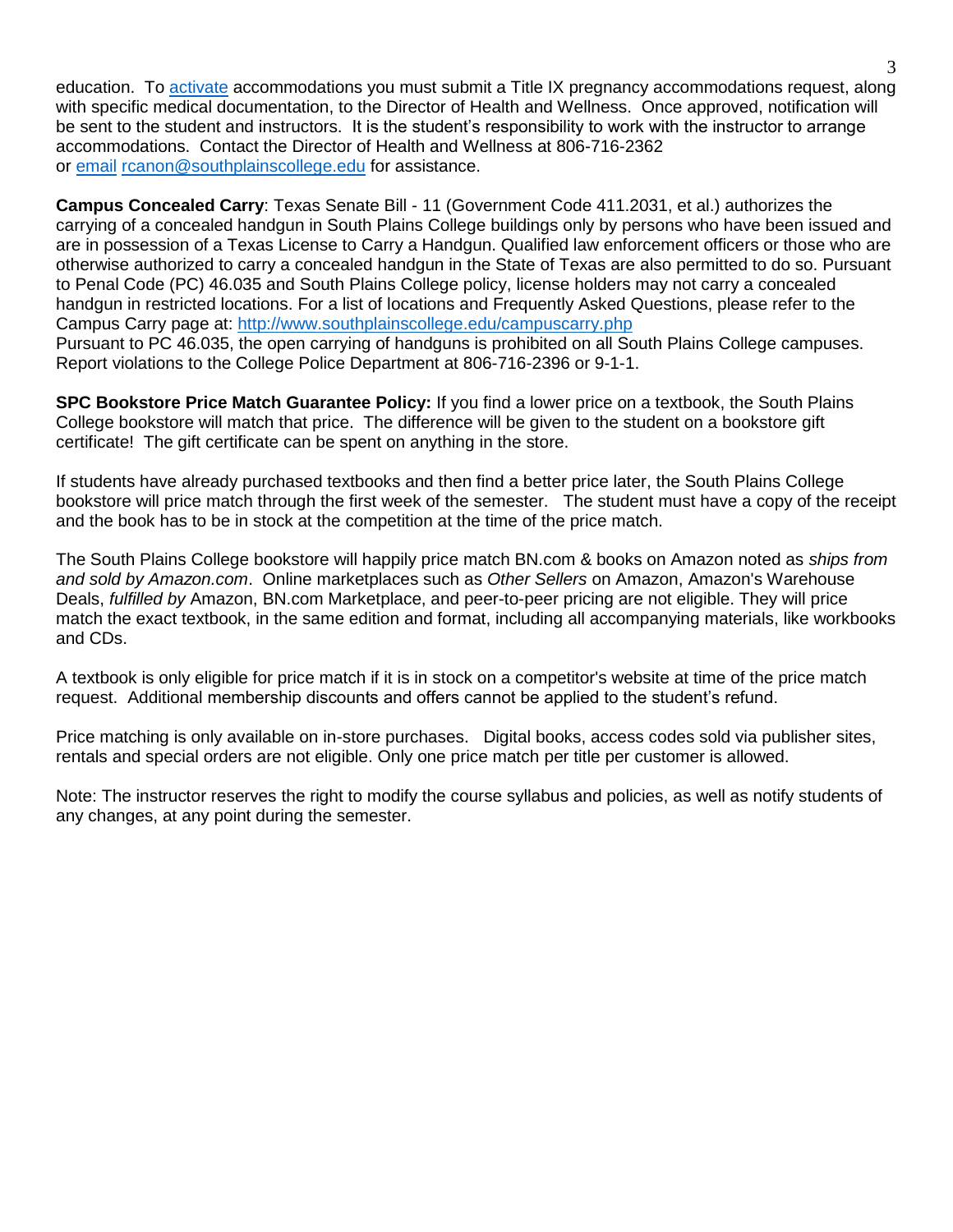

### **Non-Course based Mathematics 0105 – Developmental Mathematics Section 161**: Online

| <b>Instructor:</b> Mr. Evan Vargas                   |    | Office Hours (Virtual as needed!)   |  |
|------------------------------------------------------|----|-------------------------------------|--|
| <b>Email:</b> evargas@southplainscollege.edu         | w. | $2:00 \text{ PM} - 5:00 \text{ PM}$ |  |
| <b>Office:</b> Math Building, M101, Levelland Campus |    | <b>T/R:</b> $9:30$ AM $- 10:30$ AM  |  |
| <b>Phone:</b> (806) 716-4673                         | F. | $9:00$ AM $-$ 12:00 PM              |  |

# **Course Information**

| Textbooks | OpenStax Math Books: https://openstax.org/subjects/math                                                    |
|-----------|------------------------------------------------------------------------------------------------------------|
| EdReady   | https://southplainscollege.edready.org - Required<br>Set up a username and password. Key: Vargas0105Fall21 |

#### **Materials** Pencils, erasers, paper, and access to a computer with a reliable and stable internet connection

# **Course Evaluation**

| <b>EdReady</b> | EdReady will evaluate the student's mastery of each math concept and provide the student with a                                                                                                                                        |
|----------------|----------------------------------------------------------------------------------------------------------------------------------------------------------------------------------------------------------------------------------------|
|                | score between 0 and 100.                                                                                                                                                                                                               |
|                | _ _<br>$\sim$ . The second contract of the second contract of the second contract of the second contract of the second contract of the second contract of the second contract of the second contract of the second contract of the sec |

The student's goal is to earn an EdReady score of at least 90, which should provide a strong background of mathematical understanding for the final assessment (Final Exam).

## **Diagnostic Test** The student must take an initial Diagnostic Test at the start of the semester

- Please allow at least one hour for this test. However, if you need more time or need to step away, there is an option to save and exit.
- After completing this initial diagnostic test, contact your instructor for next steps to complete the requirements for this course

# **Final Exam** At the end of the semester, the student will take a written assessment (final exam) that will determine the student's final course grade for this NCBM 0105 course. Performance on this Final Exam assessment will result in a pass or fail grade for the course.

- The student will schedule a time with the instructor to meet face-to-face for the written assessment.
- The student must score at least a 70% to pass the NCBM 0105 course. A grade of 'P' is assigned for a passing grade, while a grade of 'F' for a failing grade.
- In order to be fully prepared for the final assessment, it is strongly recommended that the student master enough topics in the EdReady system to obtain a score of at least 90
- **Final Exam Week: December 13th – December 16 th**